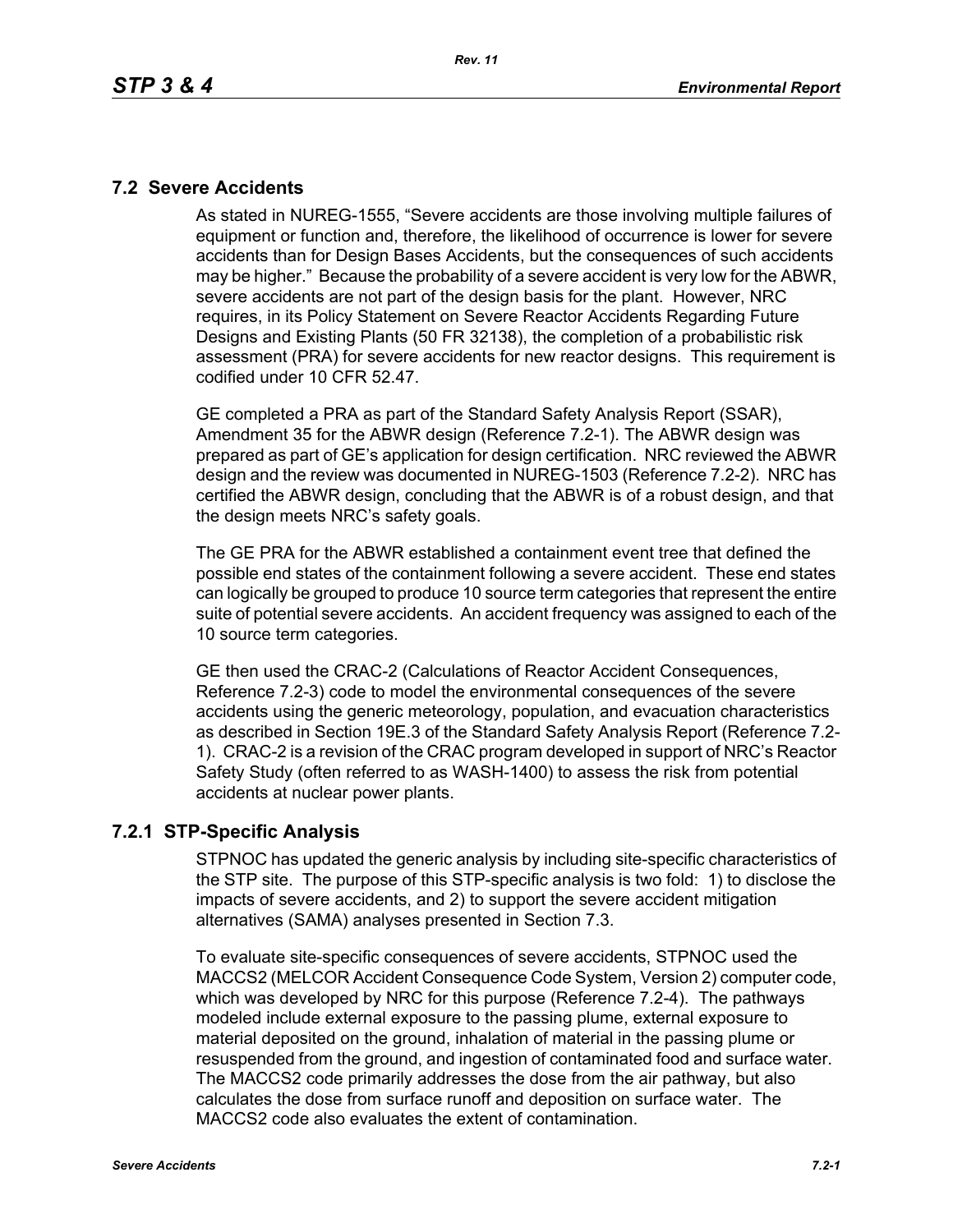To assess human health impacts from severe accidents, STPNOC determined the collective dose to the 50-mile population, the number of late cancer fatalities, and the number of early fatalities associated with a severe accident. A 50-mile circular area is the standard range used in modeling consequences to the offsite population from an airborne release. Economic costs were also determined, including the cost of emergency response actions and long-term protective actions. Emergency response costs include compensation for evacuees and relocated people who are removed from their homes as a result of radiation exposure during the course of the accident (food, housing, transportation, and lost income). Longer-term protective action costs within a 50-mile radius include:

- Costs of interdiction of farms, residences, and food
- Decontamination of farm and residential land
- Permanent condemnation of residential and farm land, milk, and crops

Five files provide input to a MACCS2 analysis. The first three are as follows:

- **ATMOS** provides data to track the material released to the atmosphere as it is dispersed and deposited. The calculation uses a Gaussian plume model. Important inputs in this file include the core inventory, release fractions, and geometry of the reactor and associated buildings. To the extent possible, the input data are the same as those in the GE CRAC-2 input files in the generic probabilistic risk assessment.
- EARLY provides inputs to calculations regarding exposure in the time period immediately following the release. Important site-specific information includes emergency response information such as evacuation time.
- CHRONC provides data for calculating long-term impacts and economic costs and includes region-specific data on agriculture and economic factors.

The following MACCS2 files access:

- A meteorological file, which uses actual STP meteorological monitoring data.
- A site characteristics file that is built using SECPOP2000 (Reference 7.2-5). SECPOP2000 incorporates 2000 census data for the 50-mile region around the STP site. For this analysis, the census data were modified to include transient populations and were projected to the year 2060. All releases are modeled as occurring at ground level.

The results of the MACCS2 analysis and accident frequency information from GE (Reference 7.2-6) were used to determine risk, which is the product of the frequency of an accident and the consequences of the accident. The sum of the accident frequencies is known as the core damage frequency and includes only internally initiated events. Externally initiated events, and their associated small contribution to risk, are described in FSAR Section 19.4. Core damage frequencies and nuclide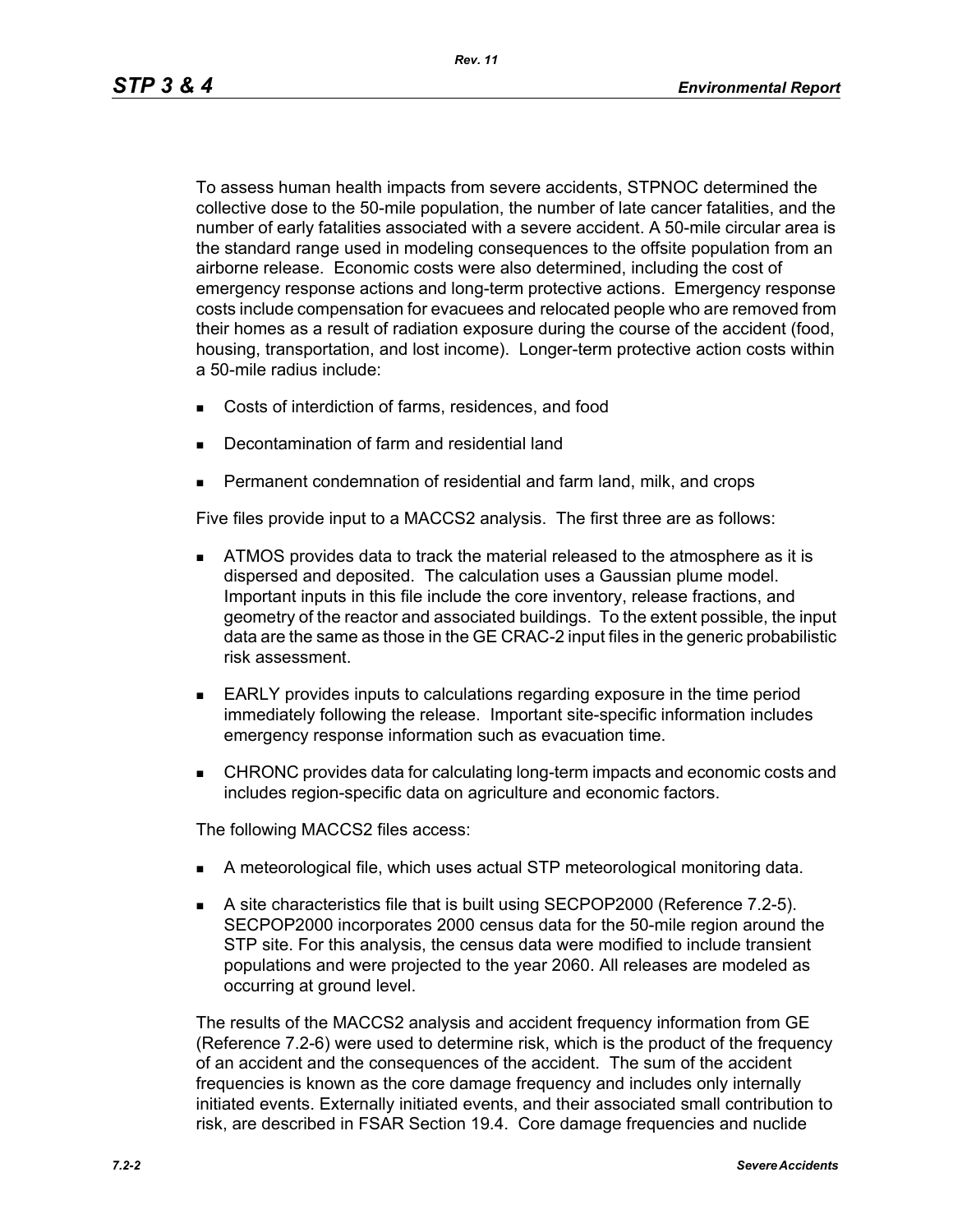*Rev. 11*

release fractions for each release category are given in Table 7.2-1. The consequence can be either collective radiation dose or economic cost. Dose-risk is the product of the radiation dose and the accident frequency. Because the ABWR's severe accident analysis addressed a suite of accidents, the individual risks are added to provide a total risk. The same process was applied to estimating cost-risk. Therefore, risk can be reported as person-rem per reactor year or dollars per reactor year.

#### **7.2.2 Consequences to Population Groups**

The pathway consequences to population groups including air pathways, surface water, and groundwater pathways are discussed in the following sections. The presence of threatened and endangered species and federally designated critical habitat are discussed in Subsections 2.4.1 and 2.4.2. The impacts on threatened and endangered species due to the previously calculated radiation exposure levels are discussed in Subsection 5.4.4. The all pathways (water + air), water ingestion, and air pathways dose-risks for each of the three years of meteorology are presented by source term category in Table 7.2-2.

#### **7.2.2.1 Air Pathways**

Each of the accident categories was analyzed with MACCS2 to estimate population dose, number of early and latent fatalities, cost, and farm land requiring decontamination. The analysis assumed that 95% of the 10-mile population was evacuated following declaration of a general emergency. People that do not evacuate remain at their residences and are exposed as if they are going about their normal activities. For each accident category, the risk for each analytical endpoint was calculated by multiplying the analytical endpoint by the accident category frequency and adding across all accident categories. The results are provided in Table 7.2-3.

#### **7.2.2.2 Surface Water Pathways**

People can be exposed to radiation when airborne radioactivity is deposited onto the ground and runs off into surface water or is deposited directly onto surface water. The exposure pathway can be from drinking the water, submersion in the water (swimming), undertaking activities near the shoreline (fishing and boating), or ingestion of fish or shellfish. For the surface water pathway, MACCS2 only calculates the dose from drinking the water. The maximum MACCS2 severe accident dose-risk to the 50 mile population from drinking the water is  $3.4 \times 10^{-4}$  person-rem per year of ABWR operation. This value is included in the air pathways dose (Table 7.2-1) and is the sum of all accident category risks.

Surface water bodies within the 50-mile region of the STP site that are accessible to the public include the Colorado River, the Gulf of Mexico, and other smaller water bodies. In NUREG-1437, the NRC evaluated doses from the aquatic food pathway (fishing) for the current nuclear fleet of reactors (Reference 7.2-7). For sites discharging to small rivers, the NRC evaluation estimated the uninterdicted aquatic food pathway dose risk as 0.4 person-rem per reactor year. For sites near large water bodies, values ranged from 270 person-rem per reactor year (Hope Creek on Delaware Bay) to 5500 person-rem per reactor year (Calvert Cliffs on Chesapeake Bay). Although the STP site is not specifically identified in this NUREG-1437 analysis,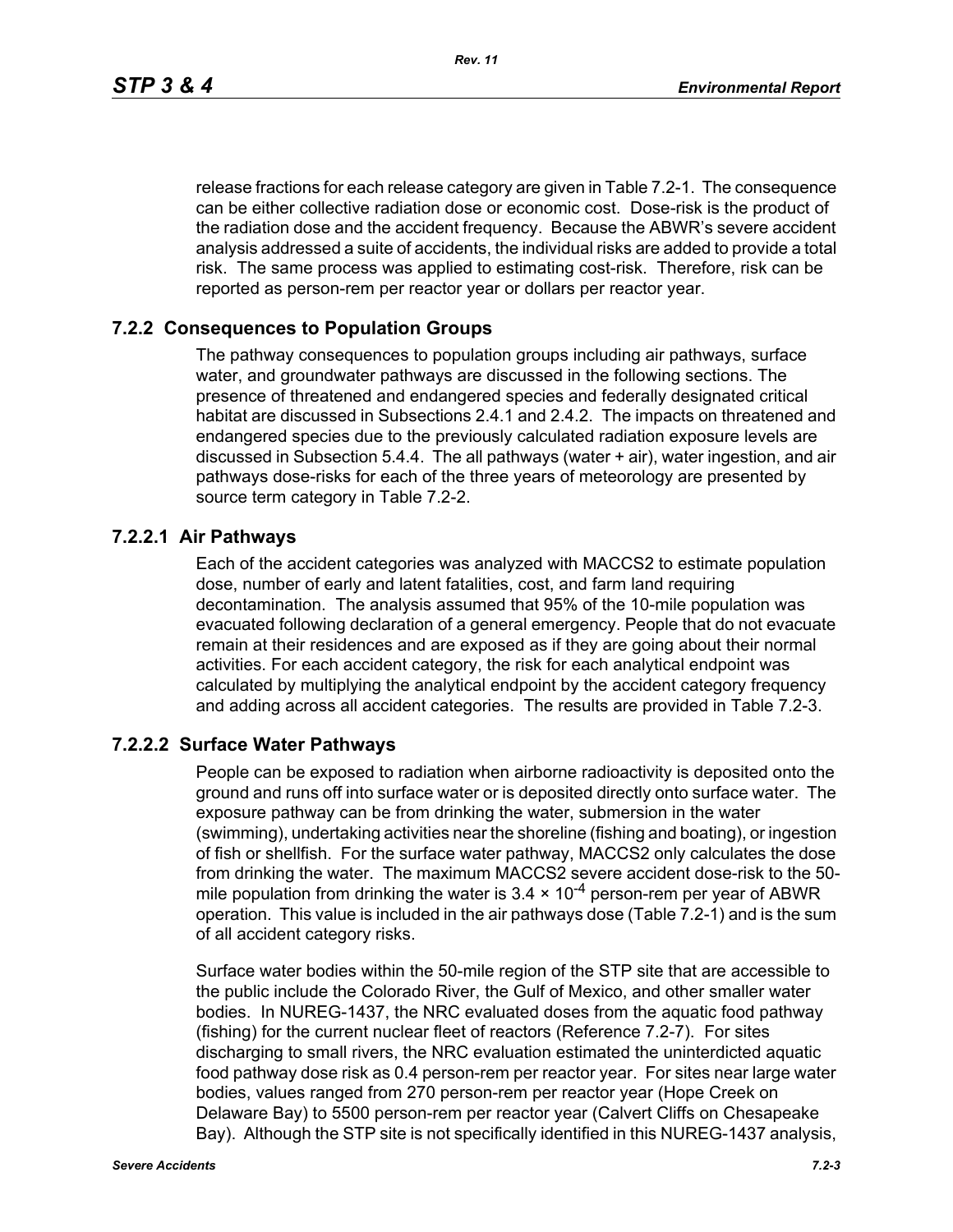it would more likely fall between the small river analysis and the least impactive large water body analysis (Hope Creek), given the STP site's distance from nearby major water bodies (6 to 10 miles). Actual dose-risk values would be expected to be much less (by a factor of 2 to 10) due to interdiction of contaminated foods (Reference 7.2- 7). Furthermore, because the ABWR atmospheric pathway doses are significantly lower than those of the current nuclear fleet, it is reasonable to conclude that the doses from surface water sources would be consistently lower than those reported above for the surface water pathway.

Surface water pathways involving submersion in the water and undertaking activities near the shoreline are not modeled by MACCS2. Neither does NUREG-1437 provide specific data on submersion and shoreline activities. However, it does indicate that these contributors to dose are much less than for drinking water and consuming aquatic foods, especially at estuary sites.

#### **7.2.2.3 Groundwater Pathways**

Radioactivity released during a severe accident could enter the groundwater. ER section 2.3.1.2 (and Figures 2.3.1-23 and 24) describes the groundwater flow path from the STP site. Shallow aquifer water flows towards discharge points at a livestock well and towards the Colorado River. The deep aquifer is separated from the shallow aquifer by a 100-150 foot thick clay and silt layer. Groundwater in the deep aquifer flows toward site production wells, thus precluding the potential for offsite migration. Due to the separation of shallow and deep layers and the deep aquifer flow directions, the latter layer does not affect potential offsite migration impacts.

NUREG-1437 evaluated the groundwater pathway dose, based on the analysis in NUREG-0440, the Liquid Pathway Generic Study (LPGS) (Reference 7.2-8). NUREG-0440 analyzed a core meltdown that is assumed to contaminate groundwater that subsequently contaminates surface water. NUREG-1437 compares STP 1 & 2 groundwater pathway severe accident doses to the results of NUREG-0440; the STP 1 & 2 results are shown to be very much less than the LPGS value. NUREG-1437 concludes that the risk from groundwater releases is a small fraction of that from atmospheric releases for sites such as STP.

The proposed location for STP 3 & 4 has the same groundwater characteristics as the location for STP 1 & 2. The severe accident frequency for the ABWR  $(1.5x10^{-7}$  per reactor year) is lower than that of STP 1 & 2 ( $1x10^{-5}$  per reactor year). Furthermore, the ABWR has containment features which would mitigate and even prevent a core meltdown from escaping the primary containment. These features include: the containment having inert gas, a high density basaltic concrete below the vessel (corium shield), and fusible plug valves that would allow the lower drywell to flood from the suppression pool. Therefore, the risks from the STP 3 & 4 groundwater pathway would not only be less than from the air pathways, but would be less than from the existing units.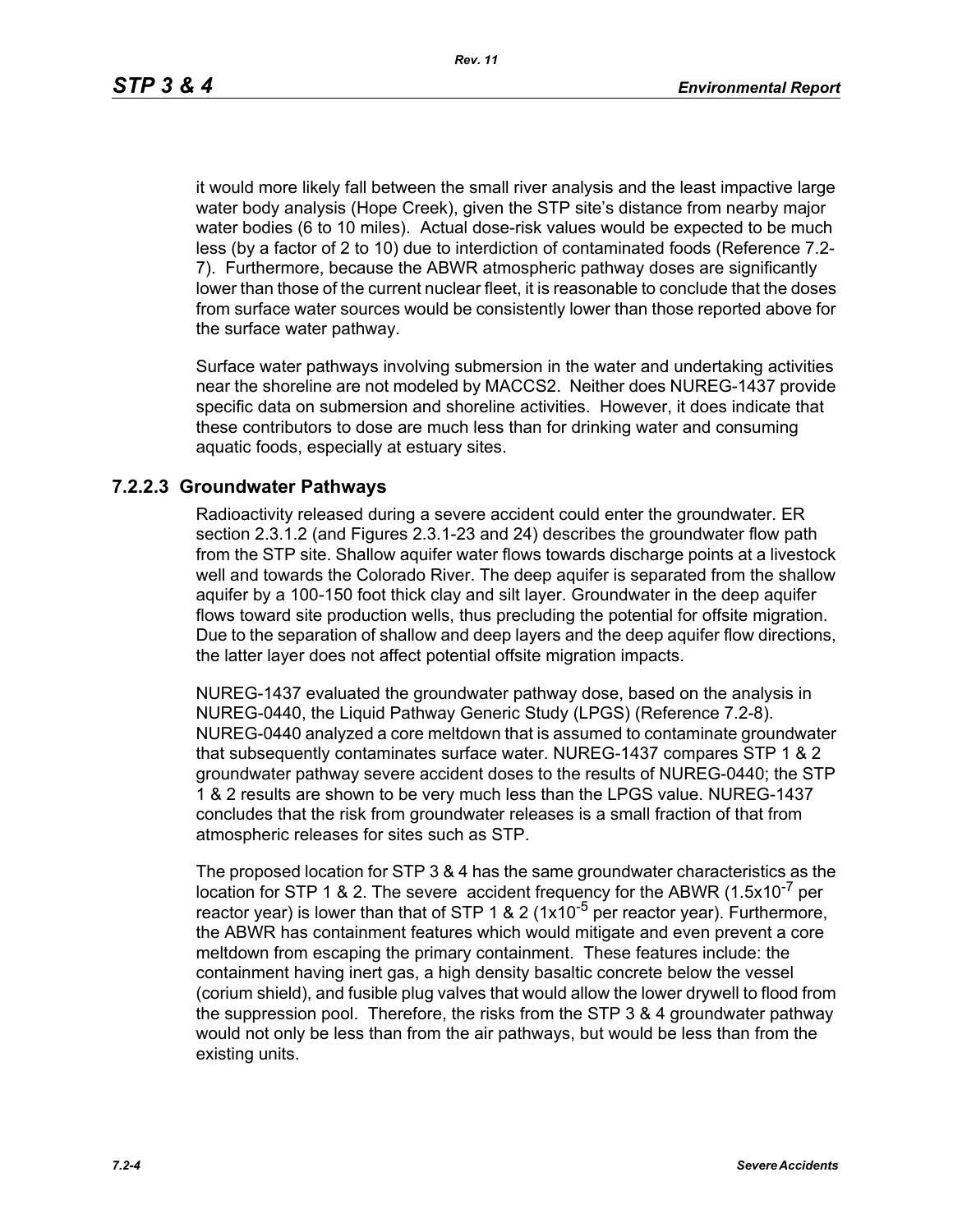## **7.2.3 Comparison to NRC Safety Goals**

The ABWR SSAR (Reference 7.2-1) evaluates performance of the ABWR under generic conditions to three safety goals: (1) individual risk goal, (2) societal risk goal, and (3) radiation risk goal. These goals are defined in the following subsections.

*Rev. 11*

# **7.2.3.1 Individual Risk Goal**

The risk to an average individual in the vicinity of a nuclear power plant of experiencing a prompt fatality resulting from a severe reactor accident should not exceed one-tenth of one percent (0.1%) of the sum of "prompt fatality risks" resulting from other accidents to which members of the U.S. population are generally exposed. As noted in the Safety Goals Policy statement (51 FR 30028), "vicinity" is defined as the area within one mile of the plant site boundary. "Prompt Fatality Risks" are defined as the sum of risks which the average individual residing in the vicinity of the plant is exposed to as a result of normal daily activities (driving, household, chores, occupational activities, etc.). For this evaluation, the sum of prompt fatality risks was taken as the U.S. accidental death risk value of 36.9 deaths per 100,000 people per year (Reference 7.2-9).

### **7.2.3.2 Societal Risk Goal**

The risk to the population in the area near a nuclear power plant of cancer fatalities that might result from nuclear power plant operation should not exceed one-tenth of one percent (0.1%) of the sum of the cancer fatality risks resulting from all other causes. As noted in the Safety Goal Policy Statement (51 FR 30028), "near" is defined as within 10 miles of the plant. The cancer fatality risk was taken as 187.5 deaths per 100,000 people per year based upon National Center for Health Statistics and U.S. Census Bureau data for 2002-2004 (Reference 7.2-9, Reference 7.2-10, Reference 7.2-11, and Reference 7.2-12).

### **7.2.3.3 Radiation Dose Goal**

The probability of an individual exceeding a whole body dose of 0.25 sievert at a distance of one-half mile from the reactor shall be less than one in a million per reactor year.

Table 7.2-4 provides the quantitative evaluation of these three safety goals, the generic ABWR calculation of these risk values, and the STP-specific calculation of these risk values.

### **7.2.4 Conclusions**

The total calculated dose-risk to the 50-mile population from airborne releases from an ABWR reactor at the STP site would be 0.0043 person-rem per reactor year (Table 7.2-1). This value is less than the value calculated by GE in the Technical Support Document for the ABWR (Reference 7.2-6); 0.269 person-rem for 60 years plant life, which is equal to 4.48  $\times$  10<sup>-3</sup> person-rem per reactor year), less than the population risk for all current reactors that have undergone license renewal, and less than that for the five reactors analyzed in NUREG-1150 (Reference 7.2-13), which range from 50 to 5,000 person-rem per reactor year for dose-risk. As reported in NUREG-1811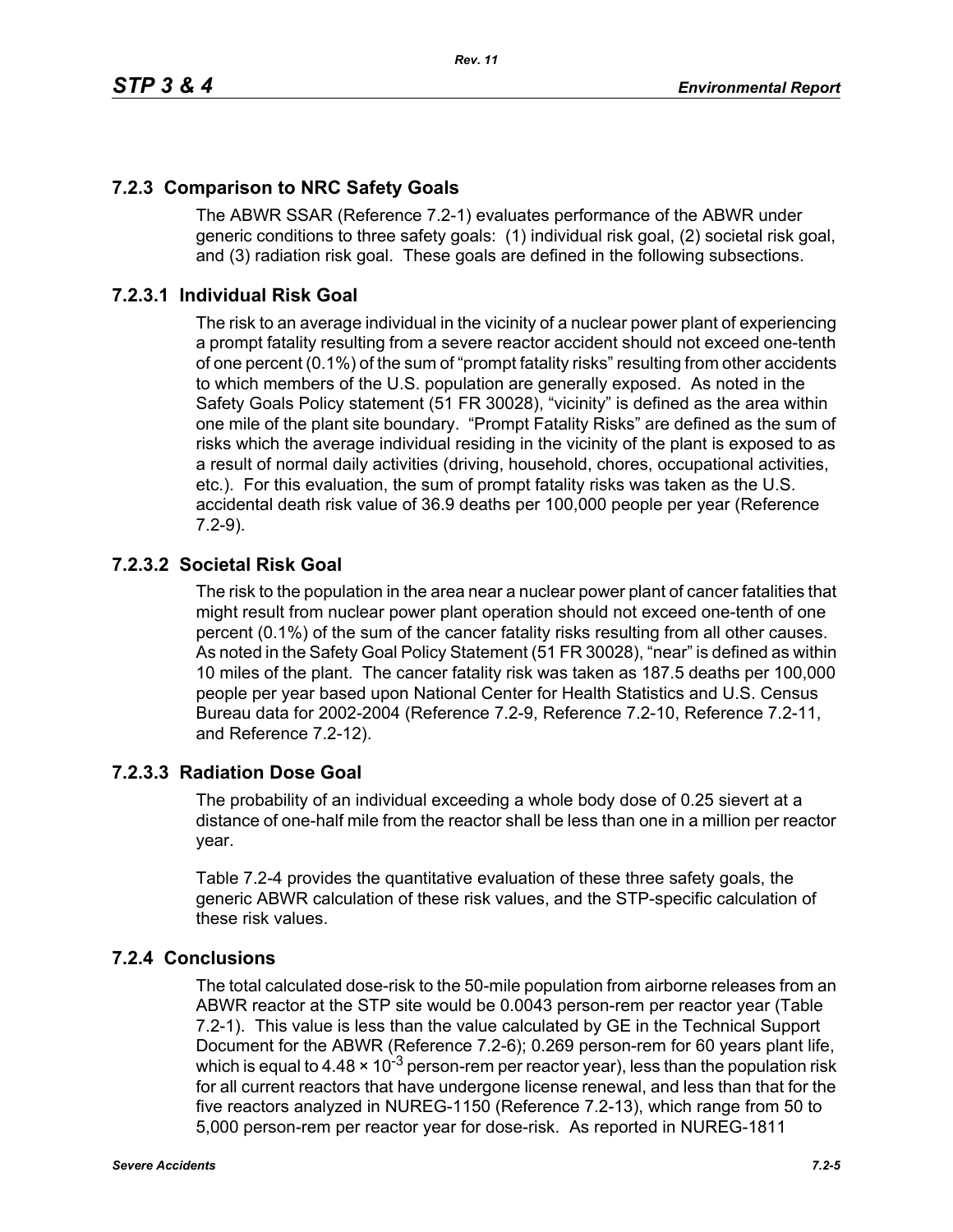(Reference 7.2-14), the lowest dose-risk for reactors currently undergoing license renewal is 0.55 person-rem per reactor year.

Comparisons with the existing nuclear reactor fleet (Subsection 7.2.2.2) indicate that risk from the surface water pathway is small. Under the severe accident scenarios, surface water is primarily contaminated by atmospheric deposition. The ABWR atmospheric pathway doses are significantly lower than those of the current nuclear fleet. Therefore, it is reasonable to conclude that the doses from the surface water pathway at STP 3 & 4 would be consistently lower than those reported in Subsection 7.2.2.2 for the current fleet.

The risks of groundwater contamination from a severe ABWR accident (see Subsection 7.2.2.3) would be much less than the risk from currently licensed reactors. Additionally, interdiction could substantially reduce the groundwater pathway risks.

For comparison, as reported in Section 5.4, the total collective dose from STP 3 & 4 normal airborne releases is expected to be 0.5 person-rem annually. As previously described, dose-risk is dose times frequency. Normal operations have a frequency of one. Therefore, the dose-risk for normal operations is 0.5 person-rem per reactor year. Comparing this value to the severe accident dose-risk of 0.0043 person-rem per reactor year indicates that the dose risk from severe accidents is approximately 0.9 percent of the dose risk from normal operations.

The probability-weighted risk of cancer fatalities (early and late) from a severe accident for STP 3 or 4 is reported in Table 7.2-1 as 2.6  $\times$  10<sup>-6</sup> fatalities per reactor year. The probability of an individual dying from any cancer from any cause is approximately 0.23 over a lifetime. Comparing this value to the  $2.6 \times 10^{-6}$  fatalities per reactor year indicates that individual risk is 0.0011% of the background risk, which is less than 0.1% of the background risk.

#### **7.2.5 References**

- 7.2-1 "Deterministic Evaluations," Chapter 19E, ABWR Standard Safety Analysis Report, Amendment 35, General Electric.
- 7.2-2 "Final Safety Evaluation Report Related to Certification of the Advanced Boiling Water Reactor Design," NUREG-1503, July 1994.
- 7.2-3 "Calculations of Reactor Accident Consequences Version 2, CRAC2: Computer Code User's Guide," NUREG/CR-2326, February 1983.
- 7.2-4 "Code Manual for MACCS2: User's Guide," NUREG/CR-6613, SAND97- 0594, Volume 1, Chanin, D. I. and M. L. Young, Sandia National Laboratories, Albuquerque, New Mexico, May 1998.
- 7.2-5 "SECPOP2000: Sector Population, Land Fraction, and Economic Estimation Program," NUREG/CR-6525, Rev. 1, August 2003.
- 7.2-6 "Technical Support Document for the ABWR," Revision 1, MPL No. A90- 3230, General Electric, San Jose, California, November 18, 1994.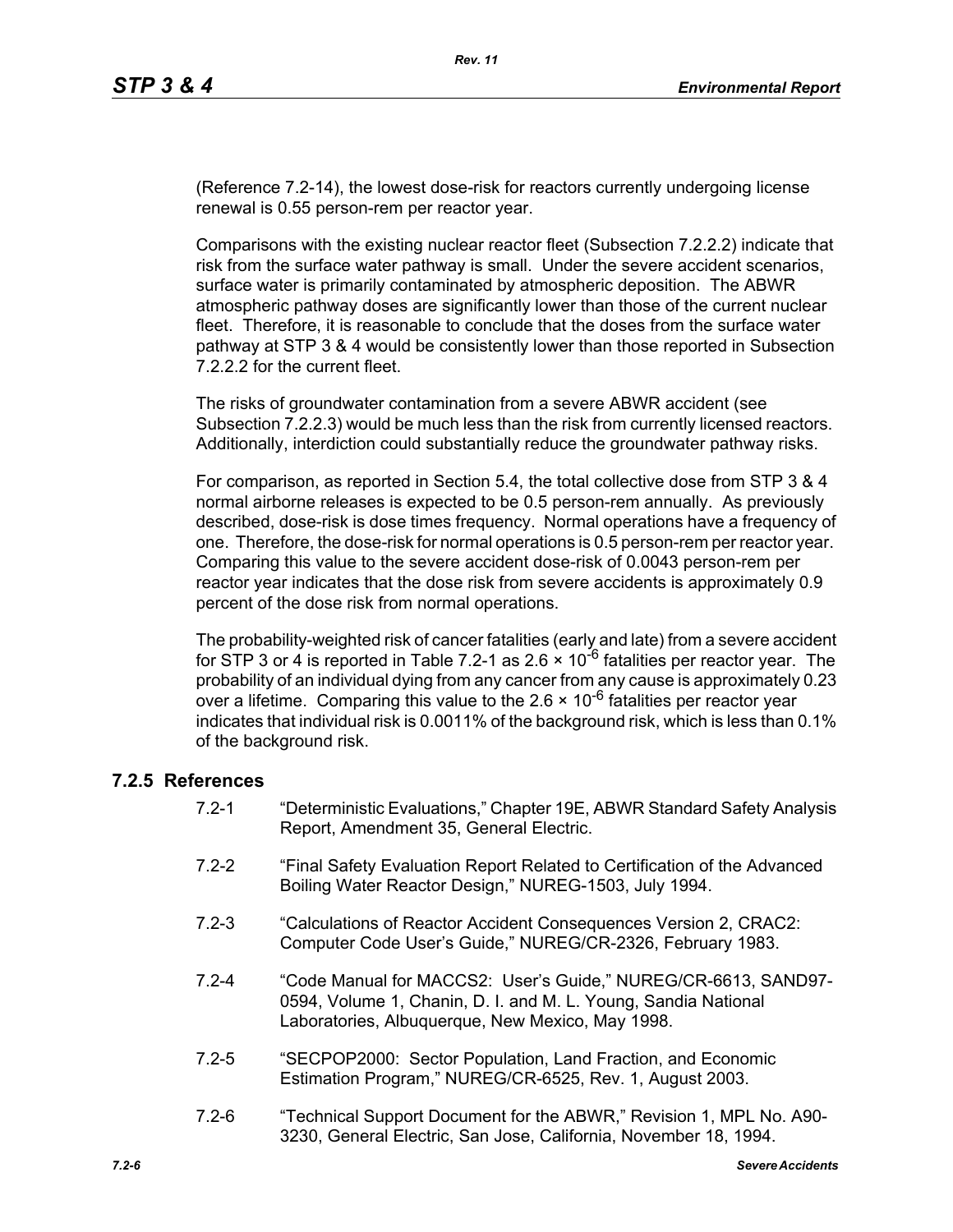- 7.2-7 "Generic Environmental Impact Statement for License Renewal of Nuclear Plants," NUREG-1437, May 1996.
- 7.2-8 "Liquid Pathway Generic Study: Impacts of Accidental Radioactive Releases to the Hydrosphere from Floating and Land-Based Nuclear Power Plants," NUREG-0440, February 1978.
- 7.2-9 "Table A. Deaths percentage of total deaths, death rates, and age-adjusted death rates for the 15 leading causes of death in 2002," National Vital Statistics Report, CDC, United States, Volume 54, Number 10, January 31, 2006. Available at http://www.cdc.gov/nchs/data/nvsr/nvsr54/nvsr54\_10.pdf, accessed May 7, 2007.
- 7.2-10 GCT-T1-R. Population Estimates, 2006 Population Estimates, USCB (U.S. Census Bureau). Available at http://factfinder.census.gov/servlet/ GCTTable? bm=y&-geo\_id=01000US&-\_box\_head\_nbr=GCT-T1-R&ds\_name=PEP\_2006\_EST&-\_lang=en&-format=US-9S&-\_sse=on, accessed May 7, 2007.
- 7.2-11 "Table 10. Number of Deaths from 113 Selected Causes, by Age: United States 2003," National Vital Statistics Report, Volume 54, Number 13, April 19, 2006, CDC. Available at http://www.cdc.gov/nchs/data/nvsr/nvsr54/nvsr54\_13.pdf, accessed May 7, 2007.
- 7.2-12 "Table 1. Deaths, Age-Adjusted Death Rate, and Life Expectancy at Birth, by Race and Sex, and Infant Death Mortality Rates, by Race: United States 2003 and 2004," National Center for Health Statistics, CDC. Available at http://www.cdc.gov/nchs/products/pubs/pubd/ hestats/finaldeaths04/finaldeaths04\_tables.pdf#2, accessed May 7, 2007.
- 7.2-13 "Severe Accident Risks: An Assessment for Five U.S. Nuclear Power Plants," NUREG-1150, June 1989.
- 7.2-14 "Environmental Impact Statement for an Early Site Permit (ESP) at the North Anna ESP Site," NUREG 1811, December 2006.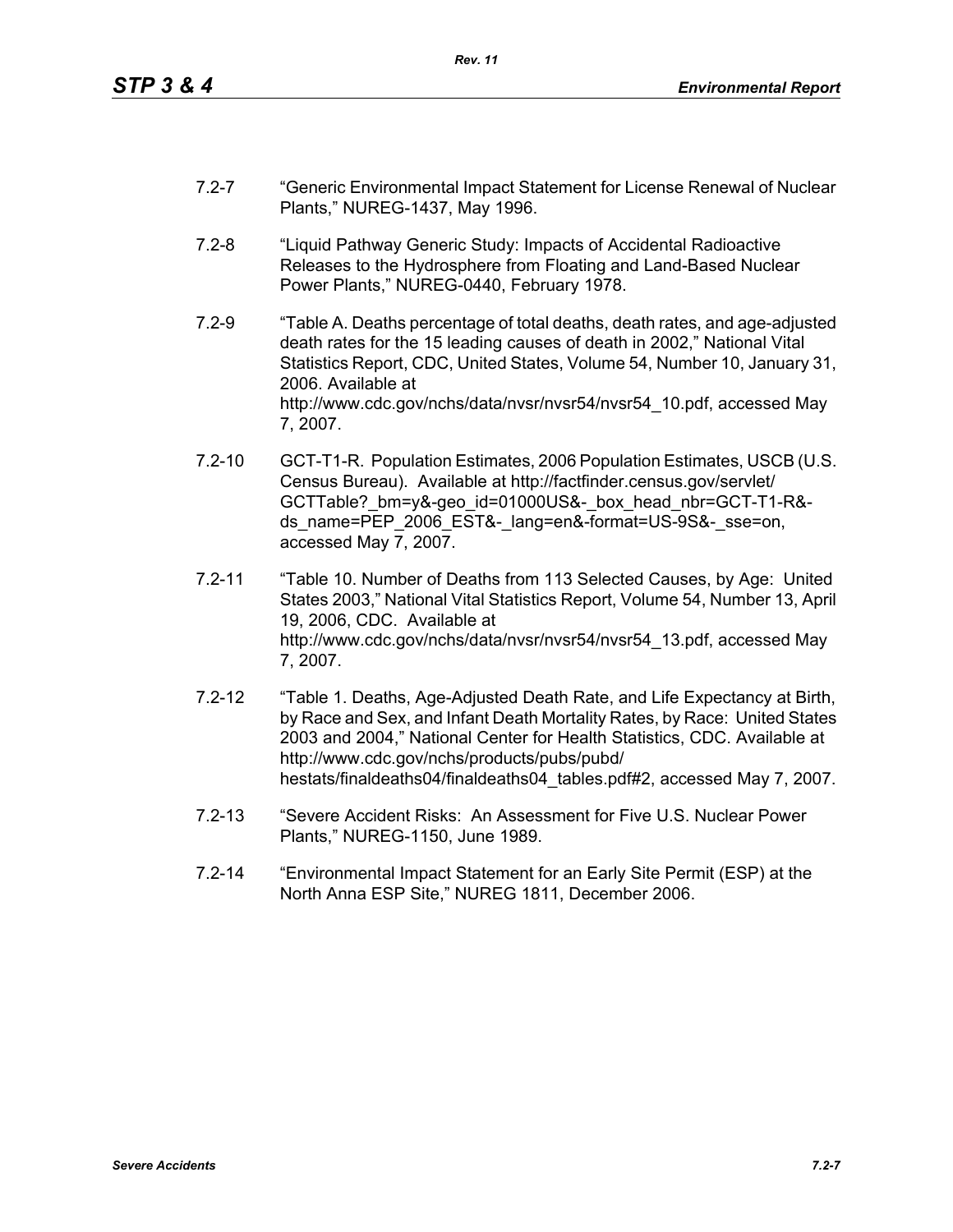|                         |                              | <b>Nuclide Group Release Fraction</b> |          |           |
|-------------------------|------------------------------|---------------------------------------|----------|-----------|
| <b>Release Category</b> | <b>Core Damage Frequency</b> | <b>Noble</b>                          |          | <b>Cs</b> |
| <b>NCL</b>              | 1.34E-7                      | 0.044                                 | 2.30E-05 | 2.30E-05  |
| CASE1                   | 2.08E-8                      |                                       | 1.50E-07 | 1.30E-05  |
| CASE <sub>2</sub>       | $<$ 1.E-10 (taken as 1.E-10) | 1                                     | 5.00E-06 | 5.00E-06  |
| CASE3                   | $<$ 1.E-10 (taken as 1.E-10) | 1                                     | 2.80E-04 | 2.20E-03  |
| CASE4                   | $<$ 1.E-10 (taken as 1.E-10) | 1                                     | 1.60E-03 | 1.60E-03  |
| CASE <sub>5</sub>       | $<$ 1.E-10 (taken as 1.E-10) |                                       | 6.00E-03 | 5.30E-04  |
| CASE6                   | $<$ 1.E-10 (taken as 1.E-10) |                                       | 3.10E-02 | 7.70E-02  |
| CASE7                   | 3.91E-10                     |                                       | 8.90E-02 | 9.90E-02  |
| CASE8                   | 4.05E-10                     |                                       | 1.90E-01 | 2.50E-01  |
| CASE <sub>9</sub>       | 1.70E-10                     |                                       | 3.70E-01 | 3.60E-01  |

# **Table 7.2-1 Core Damage Frequency and Release Fractions by Release Category**

NOTE: Releases for the nuclide groups not included above are negligible.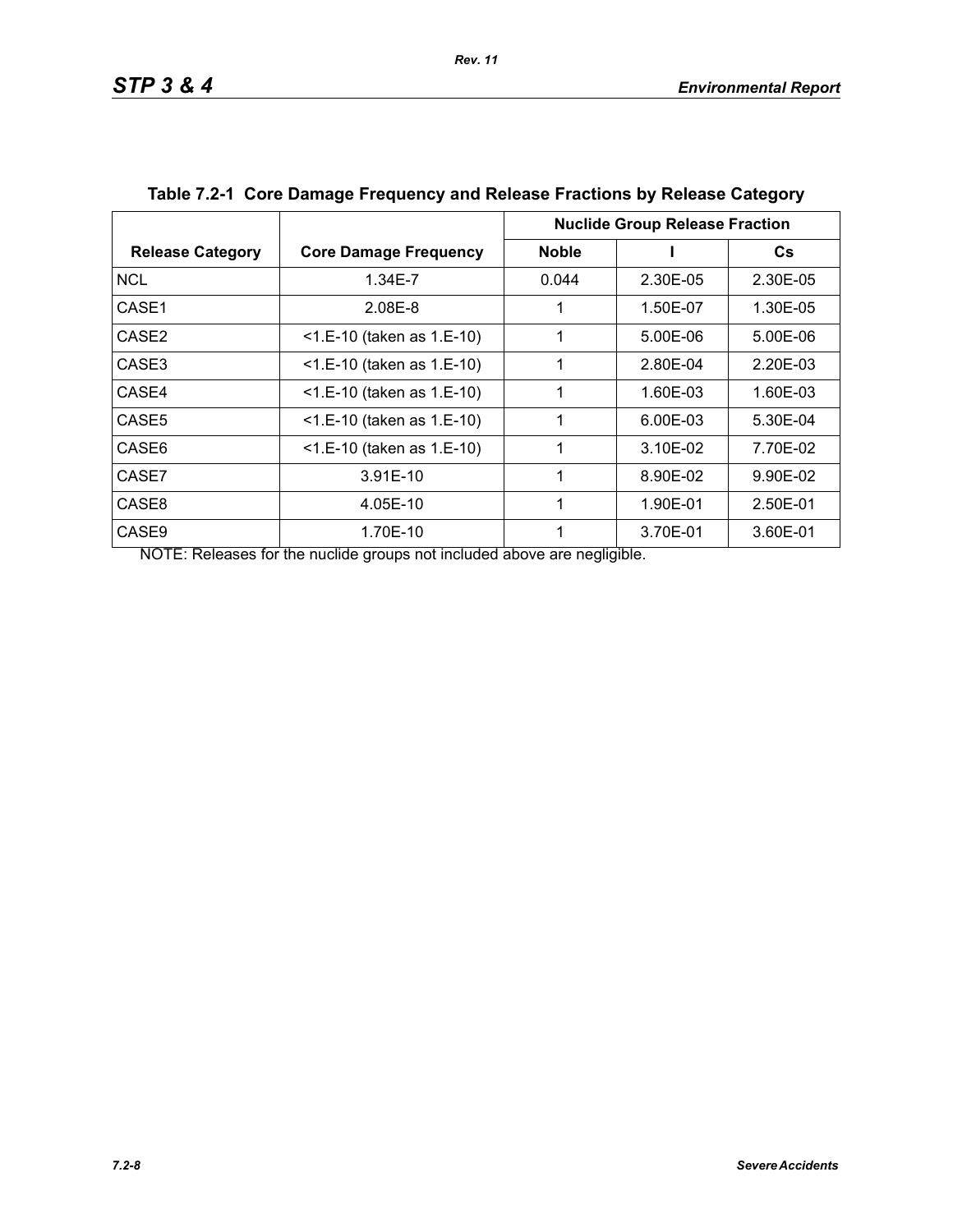| <b>Year of Meteorological</b><br>Data/ Source Term<br>Category | <b>All Pathways Dose-</b><br><b>Consequence</b><br>(person-rem) | <b>Water Ingestion Dose-</b><br><b>Consequence</b><br>(person-rem) | <b>Air Pathway Dose-</b><br><b>Consequence</b><br>(person-rem) |
|----------------------------------------------------------------|-----------------------------------------------------------------|--------------------------------------------------------------------|----------------------------------------------------------------|
| 1997                                                           |                                                                 |                                                                    |                                                                |
| <b>NCL</b>                                                     | 1.89E+04                                                        | 3.59E+01                                                           | 1.89E+04                                                       |
| Case 1                                                         | 1.06E+04                                                        | 2.03E+01                                                           | 1.06E+04                                                       |
| Case 2                                                         | 4.84E+03                                                        | 7.80E+00                                                           | 4.83E+03                                                       |
| Case 3                                                         | 3.60E+05                                                        | 3.43E+03                                                           | $3.57E + 05$                                                   |
| Case 4                                                         | 2.36E+05                                                        | 2.50E+03                                                           | 2.34E+05                                                       |
| Case 5                                                         | $1.13E + 05$                                                    | 8.27E+02                                                           | $1.12E + 05$                                                   |
| Case 6                                                         | $9.28E + 05$                                                    | $1.20E + 05$                                                       | 8.08E+05                                                       |
| Case 7                                                         | $1.01E + 06$                                                    | $1.54E + 05$                                                       | 8.56E+05                                                       |
| Case 8                                                         | 1.46E+06                                                        | 4.07E+05                                                           | $1.05E + 06$                                                   |
| Case 9                                                         | 1.63E+06                                                        | $5.62E + 05$                                                       | $1.07E + 06$                                                   |
|                                                                |                                                                 |                                                                    |                                                                |
| 1999                                                           |                                                                 |                                                                    |                                                                |
| <b>NCL</b>                                                     | $2.01E + 04$                                                    | 3.05E+01                                                           | 2.01E+04                                                       |
| Case 1                                                         | $1.14E + 04$                                                    | $1.73E + 01$                                                       | 1.14E+04                                                       |
| Case 2                                                         | $5.20E + 03$                                                    | 6.66E+00                                                           | 5.19E+03                                                       |
| Case 3                                                         | 3.33E+05                                                        | 2.91E+03                                                           | 3.30E+05                                                       |
| Case 4                                                         | 2.00E+05                                                        | $2.13E + 03$                                                       | 1.98E+05                                                       |
| Case 5                                                         | $1.02E + 05$                                                    | 7.06E+02                                                           | $1.01E + 05$                                                   |
| Case 6                                                         | 8.16E+05                                                        | $1.02E + 05$                                                       | 7.14E+05                                                       |
| Case 7                                                         | 8.98E+05                                                        | $1.31E + 05$                                                       | 7.67E+05                                                       |
| Case 8                                                         | $1.31E + 06$                                                    | $3.55E + 05$                                                       | $9.55E + 05$                                                   |
| Case 9                                                         | 1.44E+06                                                        | 4.77E+05                                                           | $9.63E + 05$                                                   |
|                                                                |                                                                 |                                                                    |                                                                |
| 2000                                                           |                                                                 |                                                                    |                                                                |
| <b>NCL</b>                                                     | 1.98E+04                                                        | $2.81E+01$                                                         | 1.98E+04                                                       |
| Case 1                                                         | 1.11E+04                                                        | 1.59E+01                                                           | $1.11E + 04$                                                   |
| Case 2                                                         | 5.00E+03                                                        | $6.13E + 00$                                                       | 4.99E+03                                                       |
| Case 3                                                         | $3.77E + 05$                                                    | 2.69E+03                                                           | $3.74E + 05$                                                   |
| Case 4                                                         | $2.53E + 05$                                                    | 1.96E+03                                                           | $2.51E+05$                                                     |
| Case 5                                                         | $1.20E + 05$                                                    | 6.50E+02                                                           | 1.19E+05                                                       |
| Case 6                                                         | $9.59E + 05$                                                    | $9.42E + 04$                                                       | 8.65E+05                                                       |
| Case 7                                                         | $1.04E + 06$                                                    | $1.21E + 05$                                                       | 9.19E+05                                                       |
| Case 8                                                         | 1.48E+06                                                        | $3.18E + 05$                                                       | 1.16E+06                                                       |
| Case 9                                                         | 1.59E+06                                                        | 4.40E+05                                                           | $1.15E + 06$                                                   |

# **Table 7.2-2 All Pathways and Water Ingestion Severe Accident Dose-Consequences**